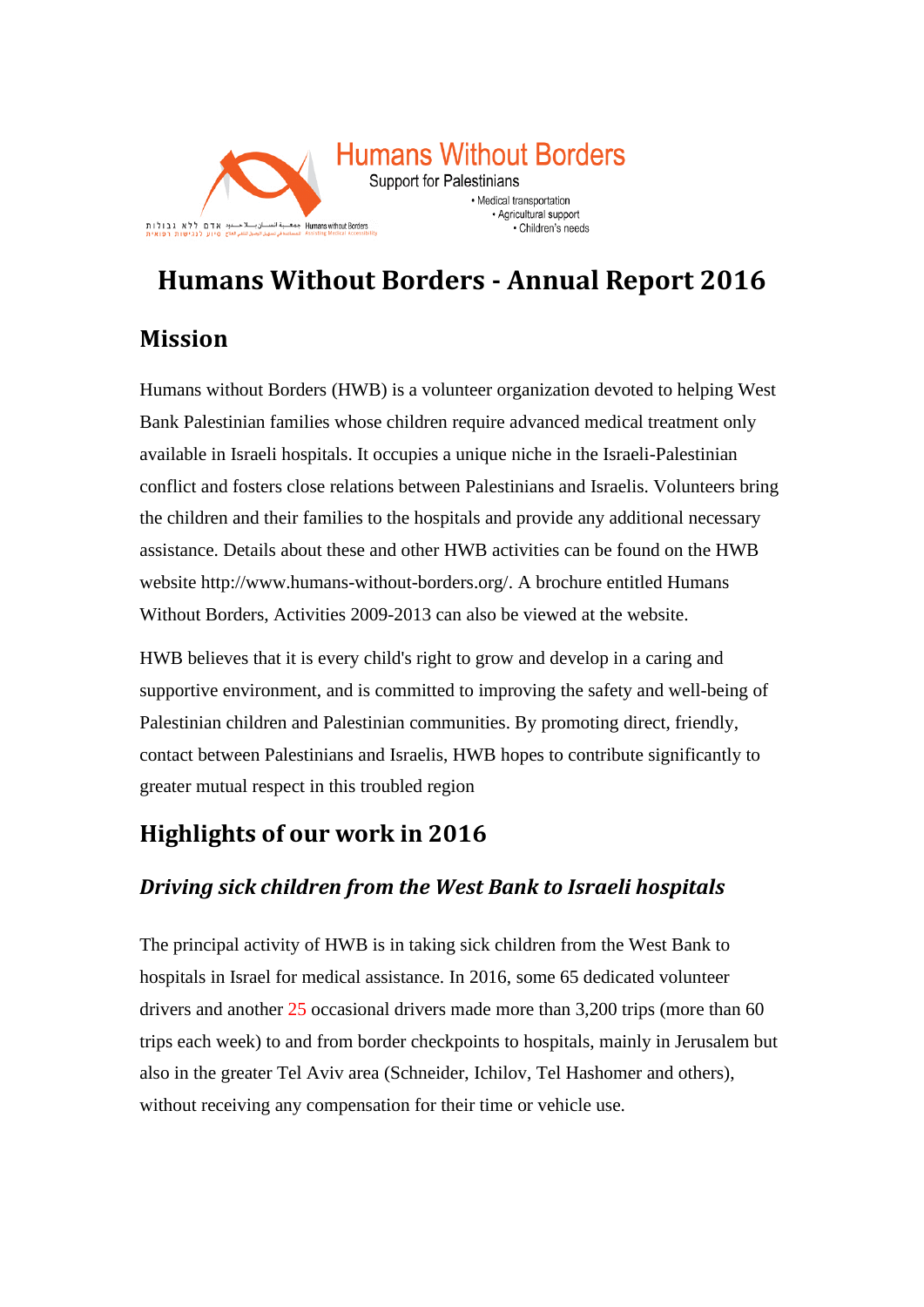Palestinian families must first receive permits from the Israeli Civil Administration and the Palestinian Authority before they can enter Israel for medical treatment. Once the parents of the sick children are informed of a hospital appointment, they contact our HWB coordinator for assistance in finding a volunteer to pick them up from an Israeli Army checkpoint**s** to take them to and from the hospital. A computer program greatly facilitates and simplifies coordinating trips by e-mail between Palestinian families and HWB volunteer drivers. At the hospital, volunteers assist the families in communicating with the staff and in taking care of their needs. HWB applauds the volunteer drivers for their unflagging humanitarian contribution to Palestinian society.

Most of the trips take place in the Jerusalem area, to the Shaarei Zedek and Hadassah hospitals and every effort is made to ensure that a volunteer is available also for the longer inter-city trips, to the Tel Aviv and Haifa hospitals, even when there is very short notice for such trips. From time to time, when volunteer drivers are not available for longer intercity trips, we have been helped by a grant from the UK Michael Sobell Foundation, specifically earmarked for the use of a taxi service. Some 185 trips to hospitals outside the Jerusalem area were made in 2016 using these funds.

#### *Family outing*

As a part of what has now become an established tradition, a very successful seaside project was organized by Humans without Borders, with the support of the British charity Children of Peace. On 17 August, 52 Palestinian children, those we assist on a daily basis, their sisters, their brothers and their parents assembled at the Bethlehem, Qalandiya and Zetim checkpoints to be taken to theTel Baruch beach in north Tel Aviv. The excitement was already evident in the buses. Chats between friends, music and snacks. "When will we get there? How far is it? Who will come?"

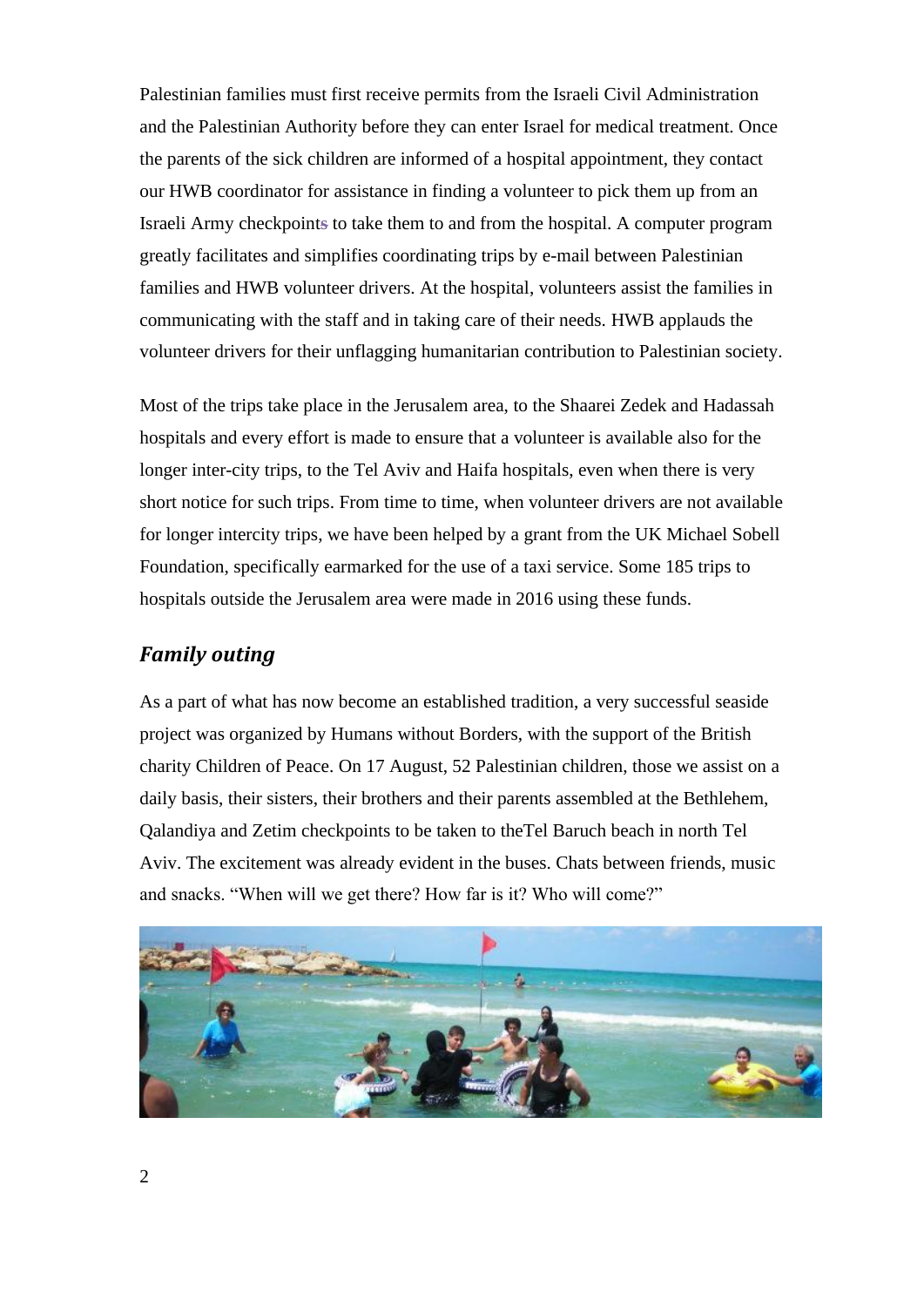The children and their family members were accompanied by volunteers from Humans without Borders, a social welfare worker from Shaarei Zedek hospital, youth from the "Hand-in-Hand" bilingual school in Jerusalem and young volunteers from Ein Rafa who are part of the "Salametkom" organization. The volunteers, especially the young people immediately connected with children and amused themselves playing together, while ensuring there were no difficulties or discomforts. Volunteers also handled all the logistics, unloading supplies, inflating tubes. They spread mats on the sand, made sure everyone had drinking water, served the food and took care that everything was clean and in order.

As in the previous year, a delicious lunch cooked for us by Alia, a lovely woman from Jaffa, was served. Alia and her friend stayed with us a while, talking with mothers, taking a real interest in their lives and the HWB activities.



What beleaguered this wonderful day was the rejection by the Civil Administration of the request for one-day permits for eight siblings who are over the age of 14. And it was particularly difficult for a young sister who was not allowed to enter Israel for no logical reason, even though she was not yet 14. The sad child returned home with her

father while the mother and other family members went to the sea.

#### *An evening honoring our volunteers*

On June 13 a large group of our volunteers met at the Jerusalem Cinematheque where we screened the amazing film by Gilad Baram,| *Koudelka: Shooting Holy Land*.